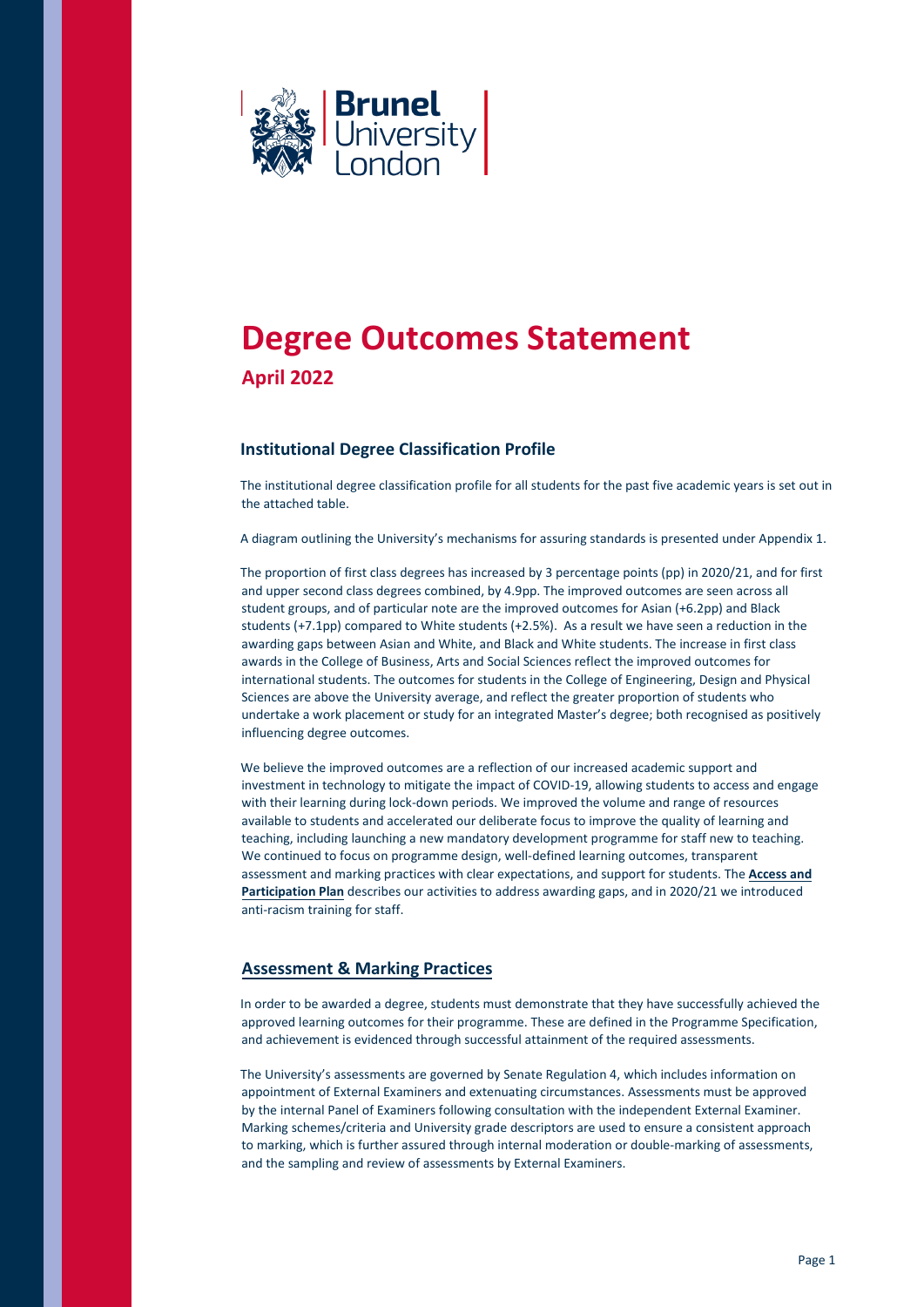The module grades and the integrity and fairness of the assessment process are confirmed by the Panel of Examiners. The Board of Examiners make progression and award decisions on behalf of Senate. External Examiners are members of both the Panels and Boards of Examiners. Academic conduct and academic appeals are governed by Senate regulations 6 and 12, respectively, ensuring a transparent and consistent approach applies to all students.

#### **Academic Governance**

The University sets and maintains its standards by having in place **[a strong academic governance model](https://www.brunel.ac.uk/about/quality-assurance/documents/pdf/How-do-we-assure-standards.pdf)** that provides oversight of programme approval, assessment, marking, annual monitoring and periodic reviews. Externality is key to this governance, and as recommended by the QAA UK Quality Code, their Advice and Guidance on Course Design and Development, Assessment, and on External Expertise, the following are in place:

- External reviewers, including from Professional and Statutory Regulatory Bodies (PSRBs) and accrediting bodies, provide independent scrutiny of programme development and approval, and of periodic programme reviews.
- Adherence to external reference points, including QAA subject benchmark statements, QAA Frameworks for Higher Education Qualifications (FHEQ) and requirements of external bodies.
- External Examiners, PSRBs and accrediting bodies provide assurance that our practices are sound and that the expected FHEQ and professional standards are met. External Examiners provide annual reports, which are responded to by the programme team and discussed at Boards of Studies, with oversight by the College Education Committees to ensure that issues are appropriately addressed and actions monitored. The University Education Committee, and subsequently Senate, receive a University-level summary report that highlights any issues and good practice arising from the External Examiners' scrutiny.

Central to the University's governance of academic standards is the University Education Committee. Reporting to Senate, it is responsible for the oversight and development of Universitywide quality assurance processes. Senate is the University's principal body responsible for the regulation, governance and quality assurance of the academic work of the University.

Council, our governing body, receives reports from Senate on the University's academic work at each of its meetings, and further assures itself through independent internal audits and the engagement of external reviewers, including for this Statement.

### **Degree Algorithm**

The algorithms used for the calculation of awards are detailed in Senate Regulation 2, and apply to all programmes, including those delivered through partnership arrangements. There are strict criteria for the consideration of borderline candidates. The final award is based on a weighted grade point average (GPA) of Level 5 (1/3) and Level 6 (2/3) with the following restrictions:

- all Level 5 and 6 marks contribute to the award;
- no award can be made with an F (fail) grade in the profile;
- the volume of credits at E (narrow fail) grade is restricted (e.g. none allowed for the award of a first class degree);
- no compensation is permitted.

Each year students take 120 credits of study and assessment. At level 4, reassessment is permitted in as many modules as are required to meet progression rules (to a maximum of 120 credits). At levels 5 and 6, reassessment is limited to 40 credits. All reassessments are capped at D- (threshold grade), and no student (in the absence of extenuating circumstances) will have more than two opportunities per assessment.

To further assure ourselves of the integrity of our awards the University maintains a Rounding Policy that specifies that rounding at module level, where multiple assessments are combined to give a single mark, is restricted to one decimal place. With effect from summer 2022 the zone of consideration is restricted to 0.5 grade points (equivalent to 1%) below the borderline, and any uplift requires a minimum of 50% of the grade profile to be in the higher class.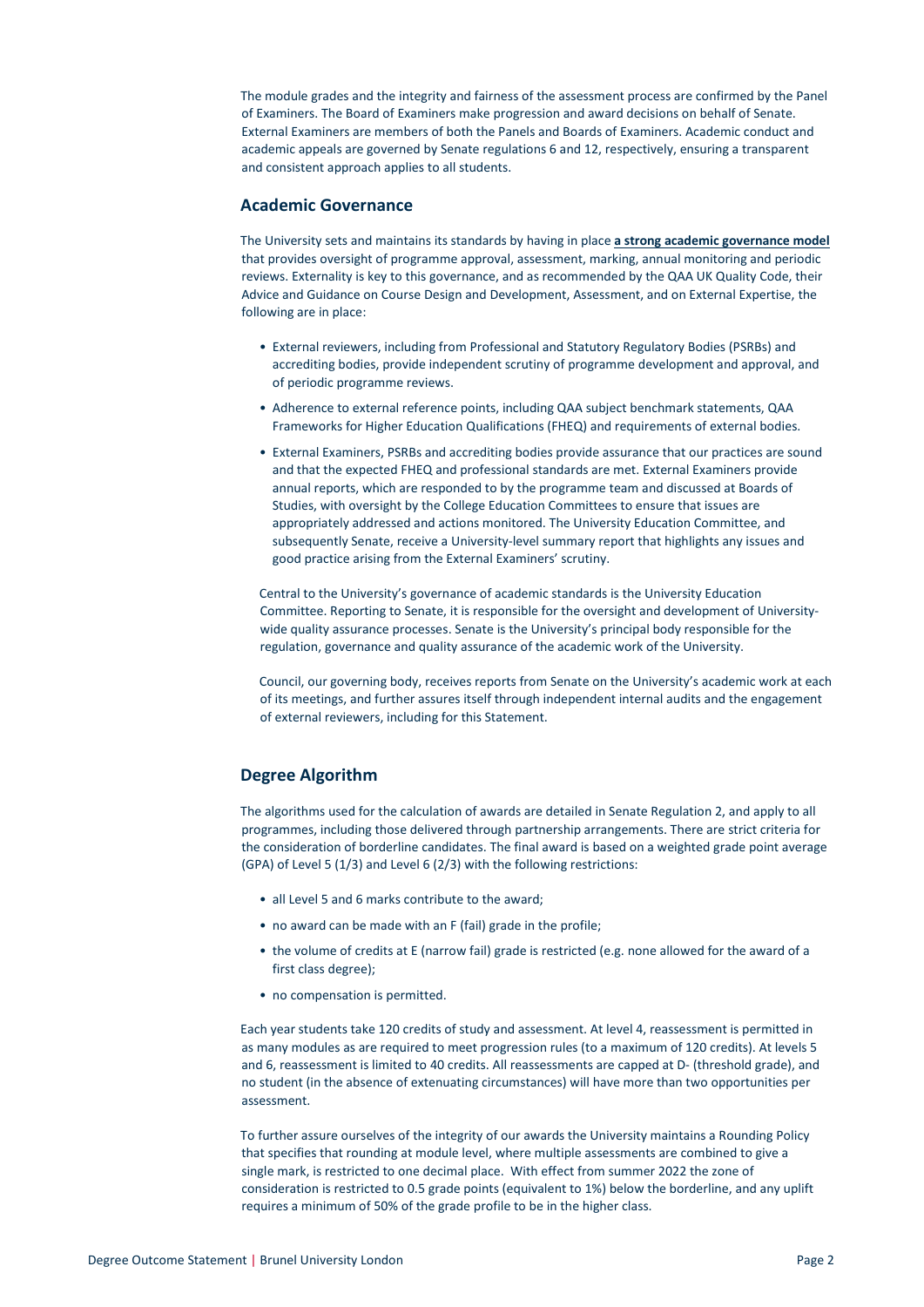### **Learning and Teaching**

Brunel has been recognised nationally for its innovation in teaching practices and learning resources, in particular related to assessment: we received a Collaborate Award for Teaching Excellence (CATE) in 2016 for our work on Integrated Programme Assessment (IPA), and in 2019 for Digital Examinations; as sector-leading initiatives they have been extensively shared across the sector, and are being adopted or adapted by many institutions. The IPA approach provides a mechanism to address overassessment by using synoptic assessments that challenges students to integrate information and apply it to new contexts. From our own evidence base, we know that requiring fewer but more heavily weighted assessments increase student achievement. The use of Digital Examinations supports all students who increasingly find it difficult to write by hand for long periods of time, and the digital footprint through all stages of the assessment process facilitates investigations where there are concerns about the integrity of the process.

The strategic focus on learning and teaching over the past 10 years has had a particular emphasis on recognition and support for staff. A new Academic Education career pathway for those that provide leadership of learning and teaching practice and innovation within their departments and across the University was introduced in 2013/14. Following a review of our support for staff in relation to professional development related to learning and teaching, a new Academic Professional Development Unit was launched in August 2020 that provides a range of development opportunities to enhance academic practice. In 2020-21, 573 members of staff were recognised as fellows by Advance HE, including 40 Senior Fellows and 6 Principal Fellows.

#### **COVID-19 Response**

The continued restrictions due to Covid-19 necessitated measures to be in place to reduce the impact of any disruption on students. However, the context in spring 2021 was different from 2020, and the University took the view that any measures taken would need to focus on helping students to manage any individual difficulties they experienced using our existing policies and processes.

The University applied the overarching principle that students should be supported to progress or complete their studies as intended, but with decisions about progression and awards based on evidenced achievement. Examinations were undertaken remotely, with assessments modified to make them suitable for such a format. Data presented in this Degree Outcome Statement demonstrate that the University assessment approach has not disadvantaged any particular groups.

### **Identifying good practice, and actions**

The operation of University-wide award algorithms and associated award regulations (introduced in 2009) is considered to be best practice, so that all students can be confident that their awards are the result of transparent and fair processes.

The content of this statement relates to information that is regularly monitored, including degree outcomes by characteristics; our processes and procedures; and governance structures. The Degree Outcomes Statement will be reviewed annually to ensure that the information provided on our external website is accurate.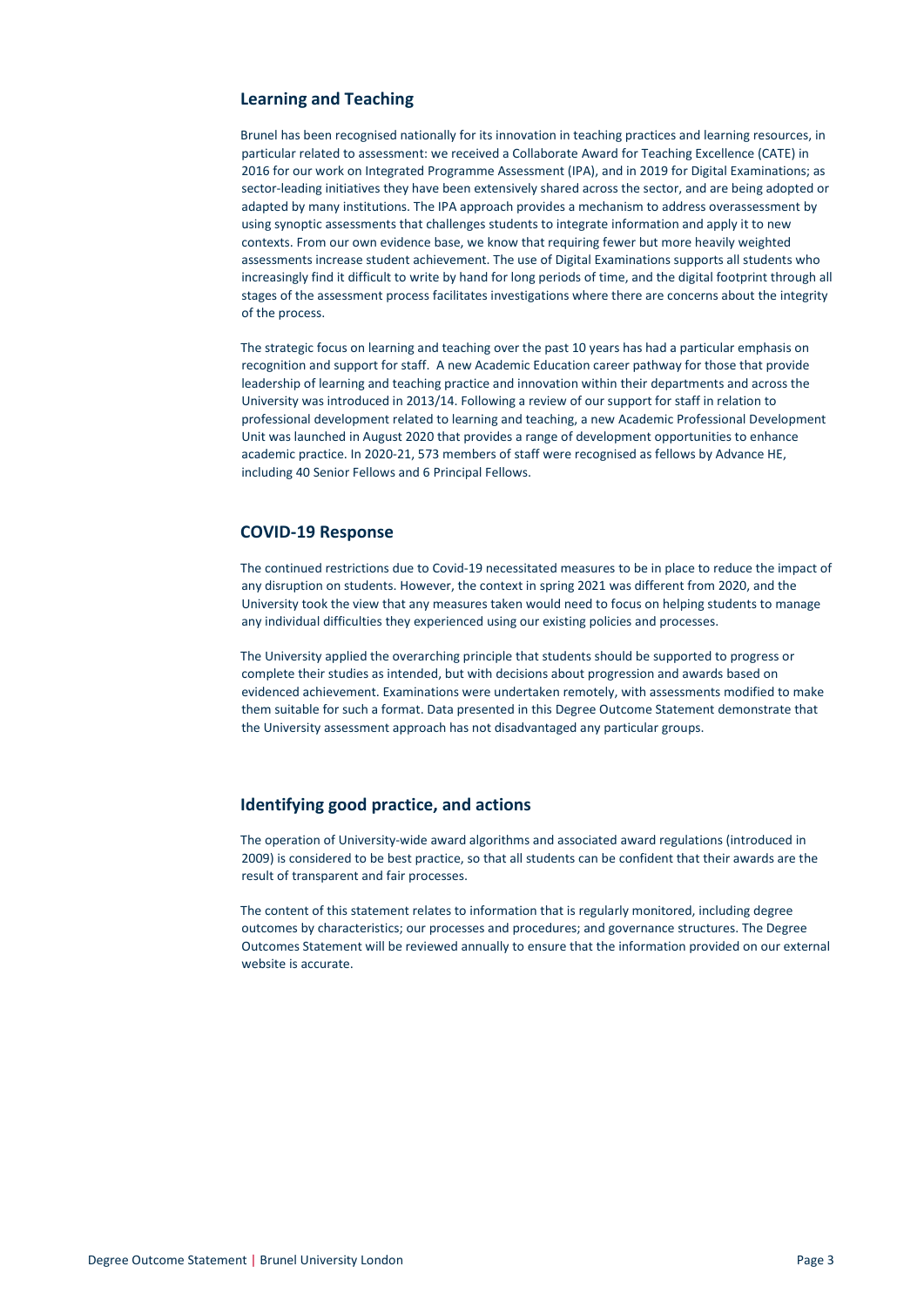| Degree Classification Outcomes |                           |     |        |        |        |        |        |  |                |
|--------------------------------|---------------------------|-----|--------|--------|--------|--------|--------|--|----------------|
|                                |                           |     | 2020/1 | 2019/0 | 2018/9 | 2017/8 | 2016/7 |  | <b>AVERAGE</b> |
|                                | University (All students) | 1st | 28.8%  | 25.8%  | 26.1%  | 25.2%  | 25.1%  |  | 26.3%          |
|                                |                           | 2:1 | 53.0%  | 51.1%  | 49.6%  | 51.0%  | 49.9%  |  | 51.0%          |
|                                |                           | 2:2 | 16.5%  | 21.0%  | 21.9%  | 20.6%  | 22.5%  |  | 20.3%          |
|                                |                           | 3rd | 1.7%   | 2.1%   | 2.4%   | 3.3%   | 2.5%   |  | 2.4%           |
|                                |                           |     |        |        |        |        |        |  |                |
|                                |                           | 1st | 28.8%  | 25.5%  | 26.0%  | 24.8%  | 25.6%  |  | 26.2%          |
|                                | Young                     | 2:1 | 53.0%  | 51.8%  | 50.9%  | 51.9%  | 50.5%  |  | 51.7%          |
|                                |                           |     |        |        |        |        |        |  |                |

## **Degree Classification Outcomes**

|                                   | Young<br>(21)                  |     |       |       |       |       |       |       |
|-----------------------------------|--------------------------------|-----|-------|-------|-------|-------|-------|-------|
|                                   |                                | 2:1 | 53.0% | 51.8% | 50.9% | 51.9% | 50.5% | 51.7% |
|                                   |                                | 2:2 | 16.4% | 20.7% | 20.8% | 20.0% | 21.7% | 19.8% |
| Age                               |                                | 3rd | 1.7%  | 2.0%  | 2.4%  | 3.3%  | 2.3%  | 2.3%  |
| (All students)                    |                                | 1st | 29.0% | 28.3% | 26.9% | 28.0% | 21.7% | 26.8% |
|                                   | Mature                         | 2:1 | 52.4% | 45.3% | 40.3% | 44.0% | 45.8% | 45.6% |
|                                   | ( > 21)                        | 2:2 | 16.6% | 23.4% | 30.2% | 24.6% | 28.0% | 24.5% |
|                                   |                                | 3rd | 2.0%  | 3.0%  | 2.6%  | 3.4%  | 4.5%  | 3.1%  |
|                                   | <b>No</b><br><b>Disability</b> | 1st | 28.7% | 25.4% | 25.5% | 25.0% | 25.1% | 26.0% |
|                                   |                                | 2:1 | 53.3% | 51.5% | 49.5% | 50.9% | 49.6% | 51.0% |
|                                   |                                | 2:2 | 16.4% | 21.1% | 22.3% | 20.8% | 22.7% | 20.5% |
| <b>Disability</b>                 |                                | 3rd | 1.6%  | 2.0%  | 2.6%  | 3.3%  | 2.6%  | 2.4%  |
| (All students)                    | <b>Disability</b>              | 1st | 29.6% | 28.2% | 29.0% | 26.3% | 25.3% | 27.9% |
|                                   |                                | 2:1 | 51.3% | 49.0% | 50.3% | 51.8% | 52.0% | 50.8% |
|                                   |                                | 2:2 | 16.9% | 20.1% | 19.4% | 19.0% | 20.6% | 19.1% |
|                                   |                                | 3rd | 2.1%  | 2.7%  | 1.3%  | 3.0%  | 2.0%  | 2.2%  |
|                                   |                                | 1st | 34.0% | 30.0% | 31.7% | 30.3% | 29.8% | 31.3% |
|                                   | A-Level                        | 2:1 | 52.1% | 50.4% | 50.3% | 53.3% | 54.6% | 52.1% |
|                                   |                                | 2:2 | 12.7% | 17.4% | 16.3% | 14.8% | 14.2% | 15.1% |
|                                   |                                | 3rd | 1.3%  | 2.1%  | 1.6%  | 1.6%  | 1.4%  | 1.6%  |
|                                   |                                | 1st | 26.0% | 23.5% | 20.7% | 22.3% | 22.6% | 23.0% |
| Entry                             | A-Level                        | 2:1 | 55.8% | 53.7% | 53.1% | 49.4% | 51.0% | 52.6% |
| Qualifications<br>(Home students) | and Other                      | 2:2 | 16.7% | 21.7% | 23.5% | 24.5% | 24.1% | 22.1% |
|                                   |                                | 3rd | 1.5%  | 1.2%  | 2.7%  | 3.8%  | 2.3%  | 2.3%  |
|                                   |                                | 1st | 17.0% | 14.8% | 19.9% | 19.0% | 19.3% | 18.0% |
|                                   | Not A-<br>Level                | 2:1 | 54.8% | 51.1% | 44.2% | 49.7% | 42.0% | 48.4% |
|                                   |                                | 2:2 | 25.4% | 31.3% | 32.3% | 26.2% | 34.9% | 30.0% |
|                                   |                                | 3rd | 2.8%  | 2.8%  | 3.6%  | 5.1%  | 3.7%  | 3.6%  |
|                                   | White                          | 1st | 39.2% | 36.9% | 38.2% | 36.9% | 36.0% | 37.5% |
|                                   |                                | 2:1 | 48.8% | 48.6% | 47.3% | 47.8% | 48.6% | 48.2% |
|                                   |                                | 2:2 | 11.0% | 12.5% | 12.9% | 13.1% | 14.4% | 12.8% |
|                                   |                                | 3rd | 1.0%  | 2.0%  | 1.6%  | 2.1%  | 1.1%  | 1.6%  |
|                                   | Asian                          | 1st | 27.7% | 22.7% | 21.6% | 19.5% | 20.8% | 22.8% |
|                                   |                                | 2:1 | 53.7% | 52.5% | 50.4% | 52.2% | 47.9% | 51.6% |
|                                   |                                | 2:2 | 16.9% | 22.7% | 25.3% | 24.4% | 27.8% | 22.9% |
| Ethnicity<br>(All students)       |                                | 3rd | 1.7%  | 2.2%  | 2.6%  | 3.9%  | 3.4%  | 2.7%  |
|                                   |                                | 1st | 17.0% | 15.8% | 13.3% | 14.6% | 10.0% | 14.3% |
|                                   | <b>Black</b>                   | 2:1 | 56.8% | 51.9% | 52.4% | 54.9% | 58.2% | 54.7% |
|                                   |                                | 2:2 | 23.5% | 28.9% | 30.7% | 27.4% | 28.8% | 27.8% |
|                                   |                                | 3rd | 2.7%  | 3.4%  | 3.6%  | 3.1%  | 3.0%  | 3.2%  |
|                                   |                                | 1st | 23.7% | 21.0% | 19.4% | 20.0% | 24.3% | 21.7% |
|                                   | Other                          | 2:1 | 55.2% | 52.2% | 50.8% | 52.2% | 49.8% | 52.2% |
|                                   |                                | 2:2 | 18.9% | 26.1% | 27.2% | 23.0% | 22.5% | 23.4% |

T.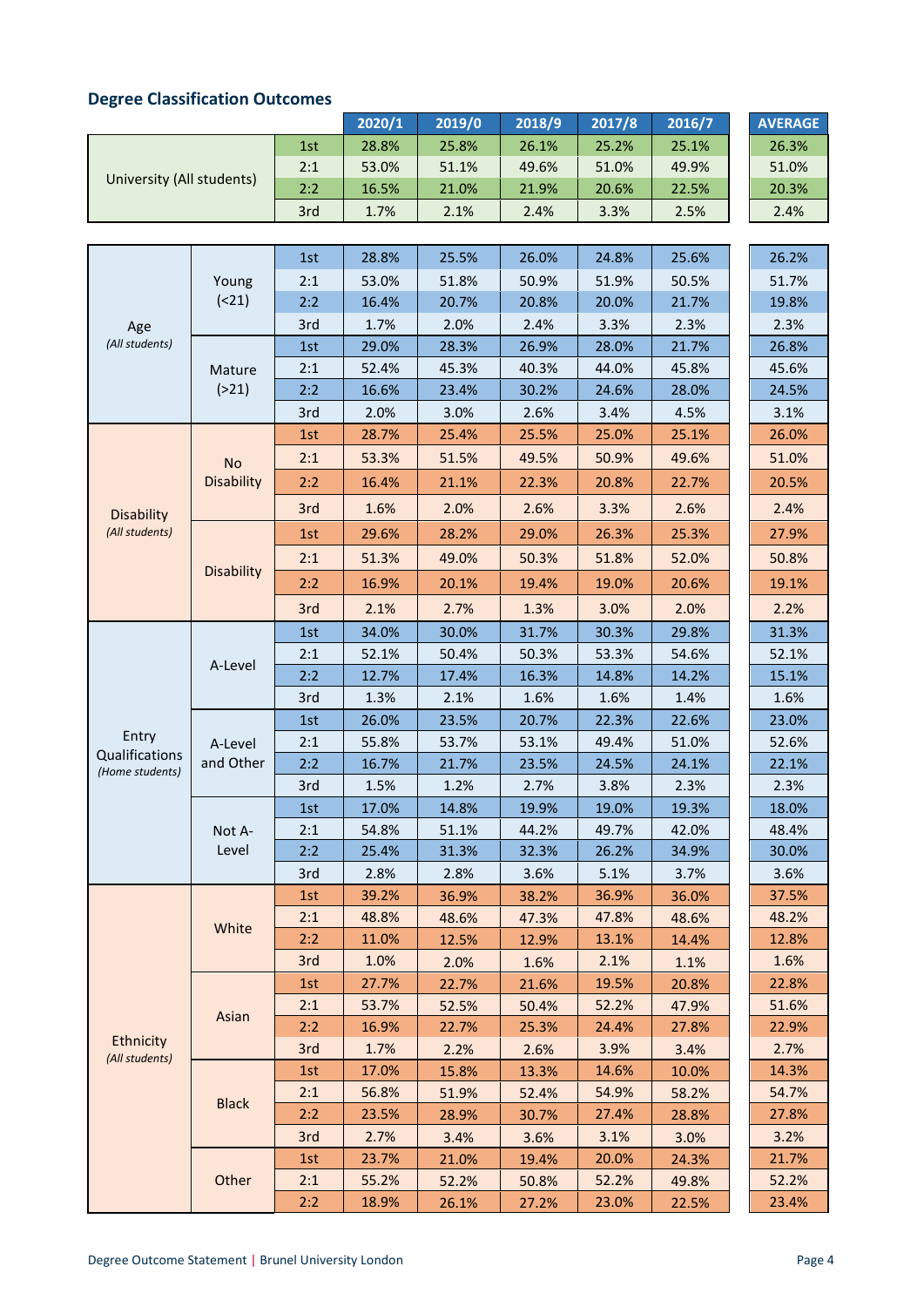|                               |                | 3rd | 2.3%  | 0.7%  | 2.7%  | 4.9%  | 3.3%  | 2.7%  |
|-------------------------------|----------------|-----|-------|-------|-------|-------|-------|-------|
|                               |                | 1st | 30.1% | 27.2% | 27.6% | 27.3% | 26.8% | 27.9% |
|                               |                | 2:1 | 52.8% | 50.6% | 49.5% | 51.2% | 51.2% | 51.1% |
|                               | Home/EU        | 2:2 | 15.5% | 20.1% | 20.6% | 18.9% | 19.9% | 18.9% |
| <b>Fee Status</b>             |                | 3rd | 1.5%  | 2.1%  | 2.2%  | 2.7%  | 2.1%  | 2.1%  |
| (All students)                |                | 1st | 21.3% | 16.7% | 15.1% | 12.9% | 16.2% | 16.6% |
|                               |                | 2:1 | 53.8% | 54.5% | 50.3% | 49.9% | 43.0% | 50.4% |
|                               | Overseas       | 2:2 | 22.0% | 26.8% | 30.9% | 30.4% | 35.9% | 29.0% |
|                               |                | 3rd | 2.9%  | 1.9%  | 3.7%  | 6.8%  | 4.9%  | 4.0%  |
|                               | Female         | 1st | 30.0% | 25.6% | 27.1% | 26.1% | 27.8% | 27.4% |
|                               |                | 2:1 | 53.3% | 53.0% | 49.5% | 54.4% | 52.2% | 52.5% |
|                               |                | 2:2 | 15.6% | 20.6% | 21.9% | 17.9% | 18.0% | 18.7% |
| Gender                        |                | 3rd | 1.1%  | 0.9%  | 1.6%  | 1.6%  | 2.0%  | 1.4%  |
| (All students)                |                | 1st | 27.6% | 26.0% | 25.1% | 24.2% | 22.5% | 25.2% |
|                               | Male           | 2:1 | 52.7% | 49.3% | 49.8% | 47.7% | 47.7% | 49.5% |
|                               |                | 2:2 | 17.4% | 21.4% | 21.9% | 23.2% | 26.7% | 21.9% |
|                               |                | 3rd | 2.4%  | 3.3%  | 3.2%  | 4.9%  | 3.1%  | 3.3%  |
|                               |                | 1st | 33.3% | 29.9% | 25.0% | 26.9% | 28.4% | 28.6% |
|                               |                | 2:1 | 50.6% | 50.6% | 54.3% | 53.8% | 51.9% | 52.3% |
|                               | Q1             | 2:2 | 16.0% | 14.9% | 18.5% | 18.3% | 19.8% | 17.5% |
|                               |                | 3rd | 0.0%  | 4.6%  | 2.2%  | 1.1%  | 0.0%  | 1.6%  |
|                               | Q2             | 1st | 26.0% | 30.9% | 32.8% | 27.9% | 25.6% | 28.5% |
|                               |                | 2:1 | 57.6% | 52.1% | 46.9% | 50.8% | 51.8% | 51.8% |
|                               |                | 2:2 | 15.3% | 16.4% | 18.1% | 18.4% | 20.6% | 17.8% |
|                               |                | 3rd | 1.1%  | 0.6%  | 2.3%  | 2.8%  | 2.0%  | 1.8%  |
|                               | Q <sub>3</sub> | 1st | 32.1% | 23.8% | 26.0% | 27.0% | 31.5% | 28.0% |
| <b>POLAR</b>                  |                | 2:1 | 49.1% | 52.1% | 52.3% | 50.9% | 46.9% | 50.3% |
| Categories<br>(Home students) |                | 2:2 | 16.7% | 22.3% | 19.4% | 20.6% | 19.0% | 19.6% |
|                               |                | 3rd | 2.1%  | 1.8%  | 2.3%  | 1.5%  | 2.6%  | 2.1%  |
|                               | Q4             | 1st | 28.6% | 22.7% | 23.0% | 24.3% | 24.6% | 24.7% |
|                               |                | 2:1 | 53.8% | 52.2% | 50.7% | 52.7% | 50.9% | 52.2% |
|                               |                | 2:2 | 16.1% | 22.1% | 24.1% | 19.3% | 21.7% | 20.5% |
|                               |                | 3rd | 1.5%  | 3.1%  | 2.2%  | 3.7%  | 2.9%  | 2.6%  |
|                               | Q <sub>5</sub> | 1st | 29.7% | 28.1% | 29.8% | 28.0% | 24.8% | 28.2% |
|                               |                | 2:1 | 53.6% | 50.0% | 47.9% | 51.7% | 54.0% | 51.4% |
|                               |                | 2:2 | 15.0% | 20.5% | 20.1% | 17.7% | 19.8% | 18.5% |
|                               |                | 3rd | 1.8%  | 1.3%  | 2.2%  | 2.6%  | 1.4%  | 1.9%  |
|                               | <b>CBASS</b>   | 1st | 26.8% | 21.7% | 23.0% | 22.4% | 20.6% | 23.0% |
|                               |                | 2:1 | 54.8% | 56.4% | 52.0% | 52.0% | 51.1% | 53.4% |
|                               |                | 2:2 | 17.2% | 19.6% | 23.2% | 22.7% | 25.9% | 21.5% |
|                               |                | 3rd | 1.3%  | 2.2%  | 1.7%  | 2.9%  | 2.5%  | 2.1%  |
|                               | <b>CEDPS</b>   | 1st | 35.2% | 34.8% | 31.7% | 32.3% | 33.0% | 33.4% |
| <b>Subject Area</b>           |                | 2:1 | 49.7% | 44.4% | 46.5% | 43.7% | 45.3% | 46.0% |
| (All students)                |                | 2:2 | 12.8% | 18.2% | 17.8% | 18.5% | 19.1% | 17.1% |
|                               |                | 3rd | 2.3%  | 2.6%  | 4.0%  | 5.6%  | 2.6%  | 3.4%  |
|                               | <b>CHMLS</b>   | 1st | 25.3% | 24.4% | 25.2% | 22.1% | 24.7% | 24.4% |
|                               |                | 2:1 | 53.3% | 48.0% | 48.6% | 58.1% | 53.0% | 52.0% |
|                               |                | 2:2 | 19.5% | 26.3% | 24.3% | 18.5% | 19.7% | 21.8% |
|                               |                | 3rd | 1.9%  | 1.3%  | 1.9%  | 1.2%  | 2.5%  | 1.7%  |